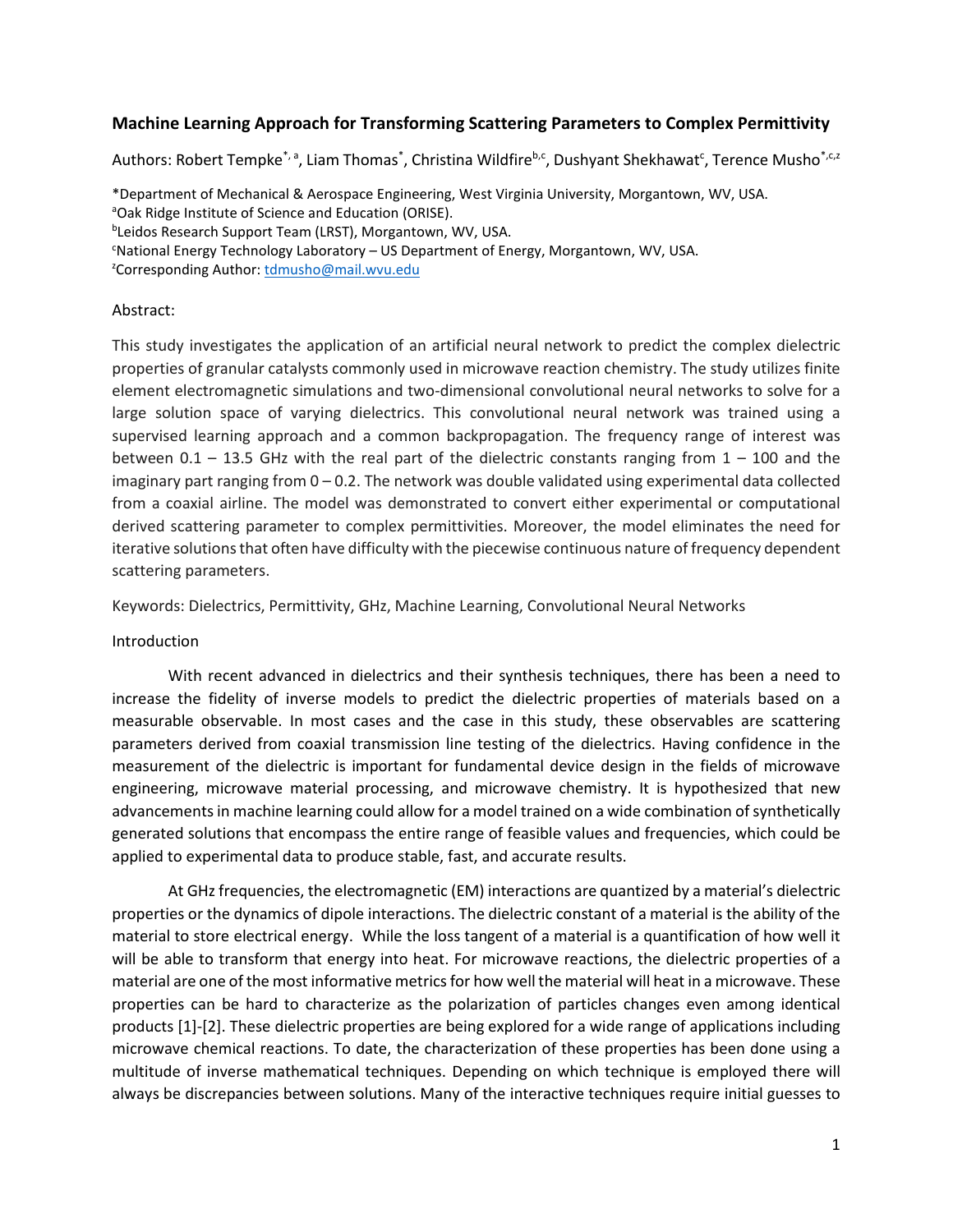avoid discontinuities arising from the resonance of the system [3]–[5]. Recent computational advancements in the ability to conduct large numbers of permutations of solutions with high accuracy have ushered in the potential to revisit many of these inverse methods using a machine learning approach.

The complexity of many dielectric materials such as in the case in microwave chemistry and the use of heterogeneous (multi-component, macroscopic, granular) catalysts leads to inaccuracies in dielectric constant calculations, steaming from non-standard synthesis procedural approach and therefore high dimensionality of inverse space. The most common method of determining complex dielectric properties are from calculations based on scattering parameters (S-parameters). Multiple measurement techniques utilize S-parameters, such as a rectangular free-space waveguide, open-ended probe, free space, resonant cavity, parallel plate and coaxial precision airline [1], [6]–[8]. These different methods utilize different inverse techniques such as Nicholson-Ross-Weir (NRW), NRW polynomial, NIST Iterative, NIST non-iterative, and the short circuit line (SCL) methods [3], [5], [9].

Artificial neural networks (ANNs) and convolutional neural networks (CNN) are a subset of machine learning that lend themselves well to material science problems. The usage of these networks has been steadily on the rise over the past decade, with more and more studies investigating the possibilities of ANNs to map non-linear relationships [13]. ANNs are part of the biologically inspired computational techniques used in different artificial intelligence applications [14], [15]. ANNs have been used in many applications of chemistry, material science, and microwave engineering [15]. Machine learning models are commonly accepted as more accurate than traditional linear and non-linear statistical regression methods when dealing with highly dimensional inputs [24]. This advantage of machine learning algorithms only increases as the dimensionality and non-linearity of the relationships increases [25]–[27].

Typically, machine learning models and ANNs, in particular, are used in literature to try and relate complex geometric parameters or certain material fingerprints to dielectric constants[14], [16]. However, Tuck and Coad [17] showed that ANNs can be used to calculate the dielectric properties of liquids directly from the S-parameters using a coaxial probe method without the need for de-embedding the data first. By calculating the dielectric properties directly from the recorded S-parameters without needing to deembed the data in the time domain Tuck and Coad were able to achieve a significant reduction in the intrinsic error. This was because the ANN was able to capture the realities of the non-ideal system by training the ANN on vectors of reflected coefficient data and correlating that to the permittivities of the substance being studied. This method avoided the need for any parametric models of the cable such as those used by Stuchly et al. [18].

Chen et al. [19] demonstrated that this same de-embedding approach was suited for different probe geometries. More importantly, Chen et al. were able to show that finite different time-domain (FDTD) simulation data can be used to accurately train an ANN for prediction on experimental data. They even postulate that this method would work for powdery materials and at high temperatures. These ANNs however, were limited in scope to only liquids and by only learning the non-linear and complex relationships between the reflected coefficient of the scattering parameters (S11) and the dielectric properties rather than in more advanced measurement techniques in which S11 and S22 are utilized. Regardless the results were fast and extremely accurate calculations of dielectric properties of a combination of different liquids.

This study investigates and implements a machine learning algorithm for the use of calculating the dielectric properties of solid materialsin a coaxial airline. This approach like Tuck and Coad's will allow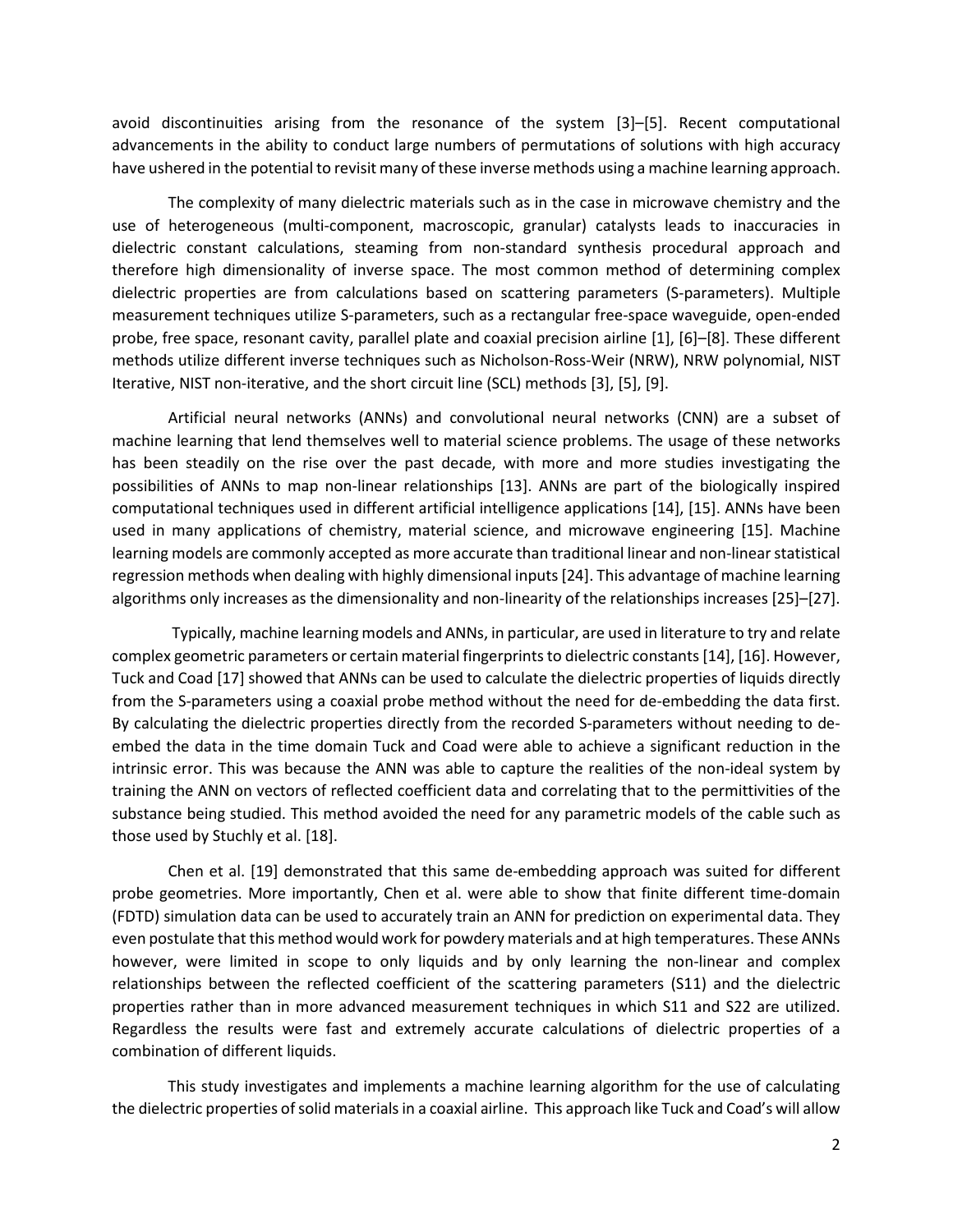for the calculation of the dielectric material to take place directly from the measured S-parameters without the need to de-embed the air in the coaxial airline. Thus, simplifying the mathematics and intrinsic error. The approach is to use supervised learning to teach and validate an algorithm using simulation data. Then to test the CNN model on experimental scattering parameters collected for known dielectric materials. This approach was selected because of the precise control of the input and outputs being used in training the system and its reproducibility. The system looks to achieve increased accuracy over previous models by utilizing the additional input parameters available when testing in the coaxial airline. The previous studies were only able to utilize the reflected coefficient of the S-parameters (S11) because of the limitations of the coaxial probe method. The coaxial airline method provides both the forward and reflected coefficients of the S-parameters (S11 and S21).

The approach for this study is to generate simulation solutions for a wide variety of dielectrics. In addition to varying the dielectric properties in the simulation, the specimen length within the coaxial line was also varied. It is postulated that for any sample length and dielectric constant there exists a unique set of inputs (S-parameters) that generate that solution. By teaching a machine learning algorithm these relationships based on multiple conversion methods a more robust and accurate solution can be obtained than previously existed. Utilizing the simulation results with machine learning can potentially result in a much faster and less computationally intensive solution methodology. Together these techniques can provide a new solution method for converting S-parameters to dielectric properties.

### 1. Classic Measurement Methods

The most commonly used conversion model for S-parameters to dielectric properties is the NRW method as it gives information on both the electric and magnetic properties of a material. The NRW provides a direct calculation of the dielectric properties from the S-parameters. This method utilizes the  $S_{11}$  and  $S_{21}$  parameters which are the ratio of the wave reflected from the material and the wave that passes through the material respectively [3]. It is a very robust method that can solve for many different types of materials. The popular Keysight vector network analyzer utilizes this approach as the standard option when calculation dielectric properties. However, the main drawback to this method is that the solution diverges at frequencies of integer multiples of ½ wavelength for low loss materials. This leads to this method performing better with shorter samples [5], [20].

Another popular method used in literature is the NRW polynomial method, this method takes the NRW conversion method and fits a polynomial to the dielectric properties. This eliminates the discontinuity peaks at ½ wavelength but turns the entire solution into a close approximation rather than a high precision measurement[9]. The NIST iterative conversation method is another method for calculating the dielectric properties that utilize the Newton-Raphson's root finding method to calculate the dielectric properties. This method avoids the discontinuities that happen when using the NRW method by requiring a good initial guess and is good for long samples and low loss materials [3]. Without a good initial estimate, the solution will diverge and/or be highly inaccurate. The NIST iterative method also assumes that permeability is equal to unity making it applicable for only nonmagnetic materials [6].

The other NIST method is a non-iterative method that closely resembles the NRW method but assumes the permeability is equal to unity. Unlike many of the other methods, there are no sample length criteria for this method any arbitrary sample length is acceptable [3]. The biggest drawback to this method is the smaller scope of materials it can measure because of the non-magnetic assumptions [6]. A unique measurement method among transmission line measurements of S-parameters is the SCL method.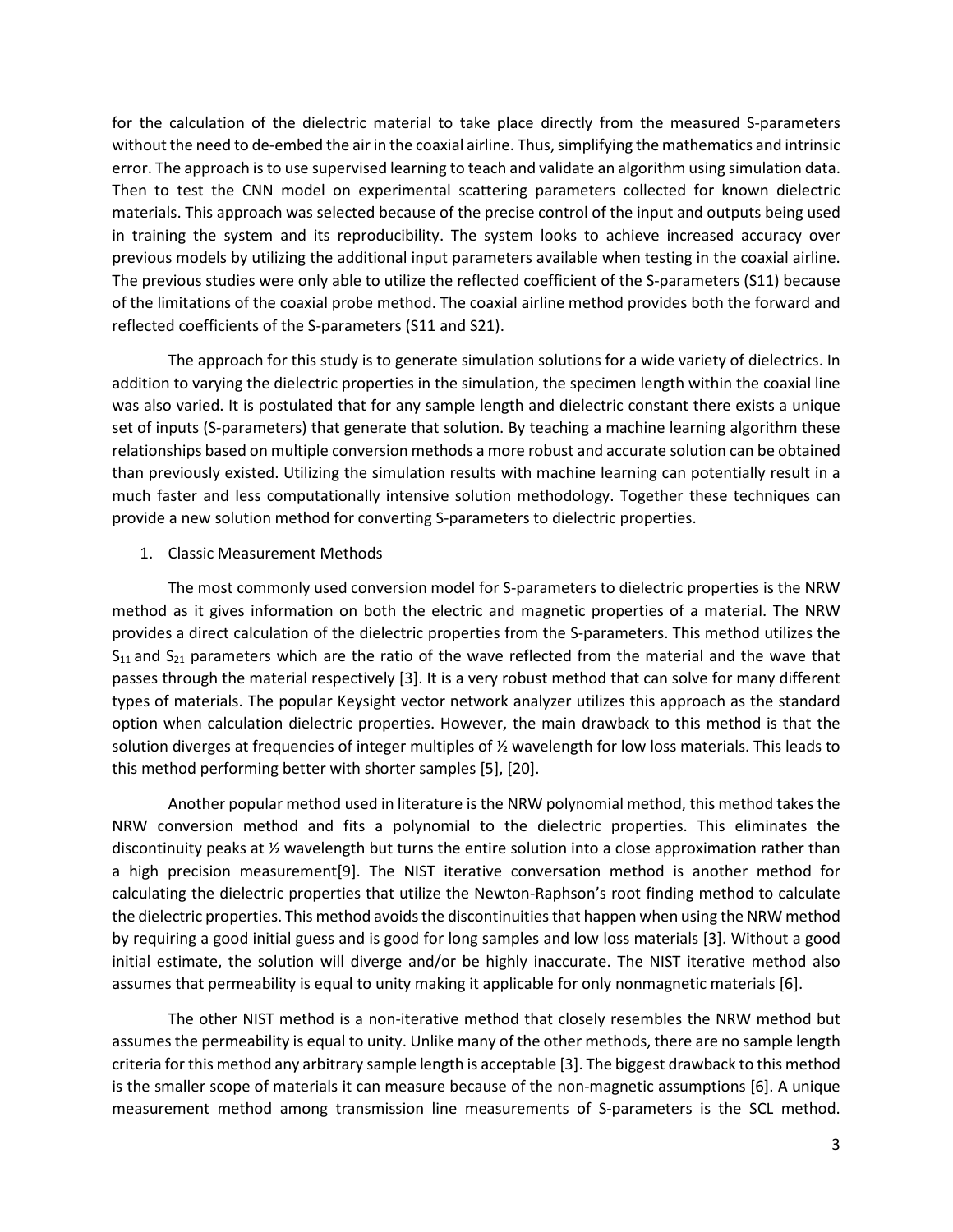Calculations are performed using only the  $S<sub>11</sub>$  parameter and accurate sample positional information to calculate the complex dielectric properties of a material. The SCL method uses Newton-Raphson's numeric approach to calculate dielectric properties. The simplicity of the inputs for this method makes it suited for broadband measurements and long samples with low loss. Like all the methods but the NRW methods the SCL method also assumes a permeability equal to one [3].

- 2. Computational Details
	- 2.1 Material Dataset Generation

The calculations of S-parameters for varying dielectric properties were determined using a finite element (FE) EM wave modeling software COMSOL Multiphysics® [21]. All solutions were solved in the frequency domain, using the finite element frequency domain (FEFD) approach. While it is beyond the scope of this study to elaborate on the advantages of FEFD method over an FDTD method in detail, the advantage is twofold. First, the FE approach is an implicit method that relies on a minimization method while the FD involves a stability criterion dependent on the mesh characteristics. Secondly, by solving in the frequency domain the computational time is significantly reduced by eliminating a time stepping criteria. While these advantages do not apply to all problems, especially large (time and spatial) non-linear problems, the frequency domain was an appropriate for the following 2D axis-symmetric linear (steady state, non-temperature dependent properties) study.

Using the FEFD model a series of parametric sweeps of both the real and imaginary portions of the dielectric properties was performed to encompass all naturally occurring dielectric materials. Properties were swept from a real dielectric constant of 1 to 100 in increments of 0.5 while the imaginary portion of the dielectric properties was varied in from 0 to 0.2 in increments of 0.05. While the length of the sample was increased from 10 mm to 50 mm in 1 mm increments. These dielectric properties were swept in correspondence with a frequency range of 0.1 to 13.5 GHz at 51 equally spaced points. The computational model was set up to represent a two-port vector network analyzer with a high precision coaxial airline of length 150 mm. The airline is modelled based on the experimental airline used for validation. The coaxial airline is a HP model no. 85051-60010 with a 0.70 cm diameter.

A 2D axis-symmetric FE model was constructed, which represented the 150mm coaxial airline that is used in the experimental measurement setup. Figure 1 is an illustration of the coaxial airline modeled with the FE solver software. The walls of the airline, as well as the center electrode, were assumed to be perfect electrical conductors. Due to the axis-symmetric assumption it is assumed only a 2D representation of a slice in the +r and +z directions needed to be constructed. The plane was partitioned at z=10 mm to form to material regions increasing after each full parametric sweep. The region between z=0 mm and z=10-50 mm will be defined as the sample region. The remaining will be assigned air (vacuum,  $\varepsilon_r=\mu_r=1$ ). Two ports were defined at extremes in the z-dir. Port 1 was defined at z=150 mm and Port 2 was defined at z=0 mm. A coaxial boundary condition (TEM mode) was specified for both ports. The scattering parameter was measured at both port planes in the absence of de-embedding as would be representative of experimental measurement where de-embedding has taken place during the calculation of the dielectric properties. Figure 1B is a contour plot of the radial electric field (Er) at 13 GHz and 1W of input power at Port 1. For the remainder of the study, 0.1W will be used as the input power at both ports with the understanding that 1) material properties are linear and are not changed by field strength or temperature, 2) scattering parameters are a function of normalized power, and 3) the experimental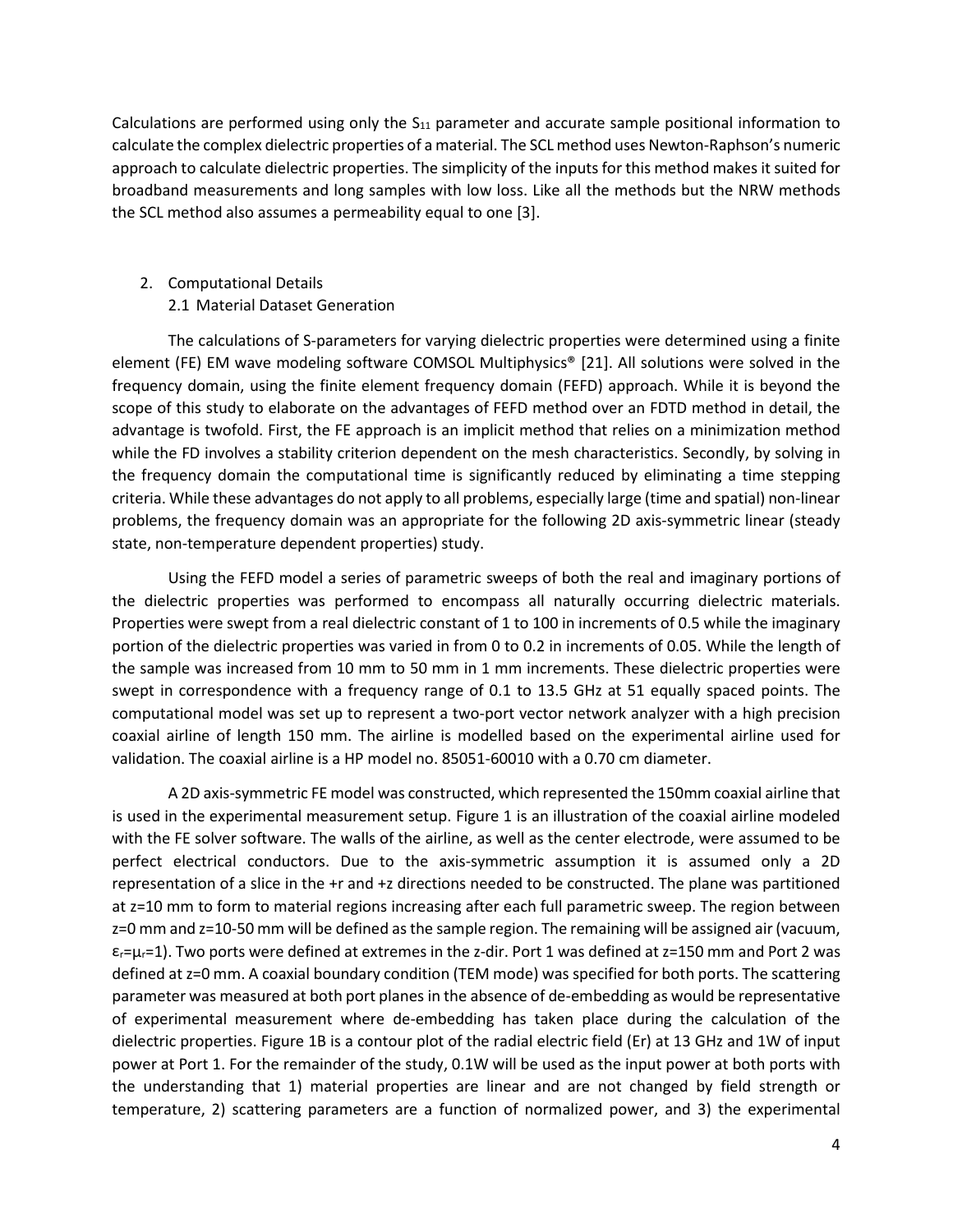network analyzer will utilize much lower port power. The color contours of Figure 1B and the inset image confirm the radial electric field synonymous with a TEM mode.



# 2.2 Artificial Neural Network Implementation

The ANN was developed using open-source TensorFlow developed by Google for ease of implementation with all data scaled to be within the same power factor. The ANN used two different approaches one in which all 5 input features of, frequency, the magnitude of S11 and S21, and the phase in radians of S11 and S21 were studied independently of one another. This approach would allow for researchers to get discreate answers at any frequency point independent of the solutions to previous frequencies. The other approach was to look at all the inputs for a given dielectric at once, in this case, all 51 data points from 0.1 to 13.5 GHz. To attempt to pull the latent information that exists in the transition between wavelengths. The data was broken down into 3 different sets 60% was allocated to training data, 20% to validation data and 20% to test data. With the experimental data being kept separate until a suitable algorithm had been created. This breakdown allows the algorithm to be tested on unseen data ensuring that it was not overfitted to the training and validation data before it was tested on experimental data. To achieve the ideal performance of this network multiple different loss functions were looked at as well as different combinations of the number of neurons and number of hidden layers. Different regularizes were investigated to help encourage convergence. These different combinations were evaluated using the mean squared error (MSE) and the mean absolute error (MAE).

To ensure optimization of these parameters the ANN utilized the ReLU activation function and the Adadelta optimizer. The network also introduced gaussian noise into the training data to represent real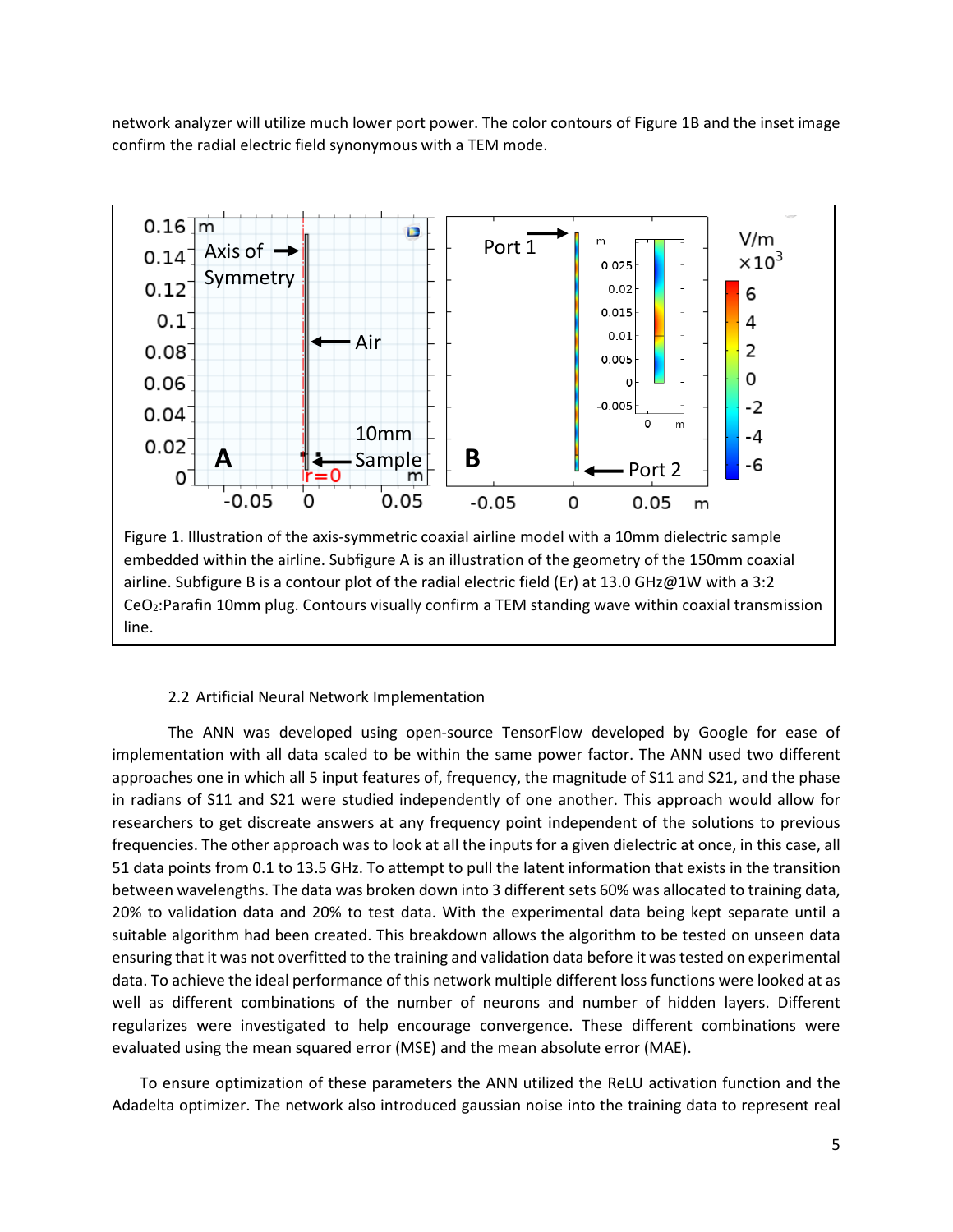world errors in experimental setups. The ReLU activation function was chosen because of its proven ability to represent sparsity [22], [23]. Sparsity is useful in ANN because of its ability to imitate a biological neural network. Sparsity in an ANN allows for models to have better predictive power with less noise and overfitting by encouraging neurons to only process meaningful aspects of the problem [23], [24]. In the work by Maas et al. [25] and Narang et al. [26], they demonstrated that increased sparsity helped to improve an ANNs training performance and reduce computational time for several problems.

The Adadelta optimizer is a gradient descent method that utilizes a dynamic updating system. The system adapts using first-order information and stochastic gradient descent which reduces its computational cost over many of the other optimizers available [27]. One of the key advantages of this optimizer for the ANN system of interest is that it requires no human training of the learning rate and can handle training data that may have lower signal to noise ratios. These two hyperparameters were chosen after some initial data testing and held constant for the remainder of the study. The first scheme when considering frequency points independently, two convolutional layers and two fully connected layers. The second scheme in which an array of frequency points is used, two convolutional layers, one max pooling layer and two fully connected layers were used.



Figure 2. Photographs of the experimental coaxial airline and network analyzer. Subfigure A is a photograph normal to the port plane with a Teflon (dielectric) plug within the airline. Subfigure B is the coaxial airline connected to a network analyzer.

# 2.3 Experimental Data Collection Method

Data was collected on a Teflon (PTFE) plug, this replicated the standard NRW test that validated their measurement model. To take a measurement the sample was loaded into the airline with the center electrode in place, as shown in Figure 2A. All interfaces between the airline and cables were thoroughly cleaned using isopropyl alcohol and dried using dry compressed air. Each test was conducted with a frequency range from 0.1 to 13.5 GHz. The scattering parameters were recorded at 51 equally spaced points within this range. The relative dielectric constant for each point was using the NRW method. All measurements reported in the study were conducted using a 0.70 cm diameter coaxial airline (HP model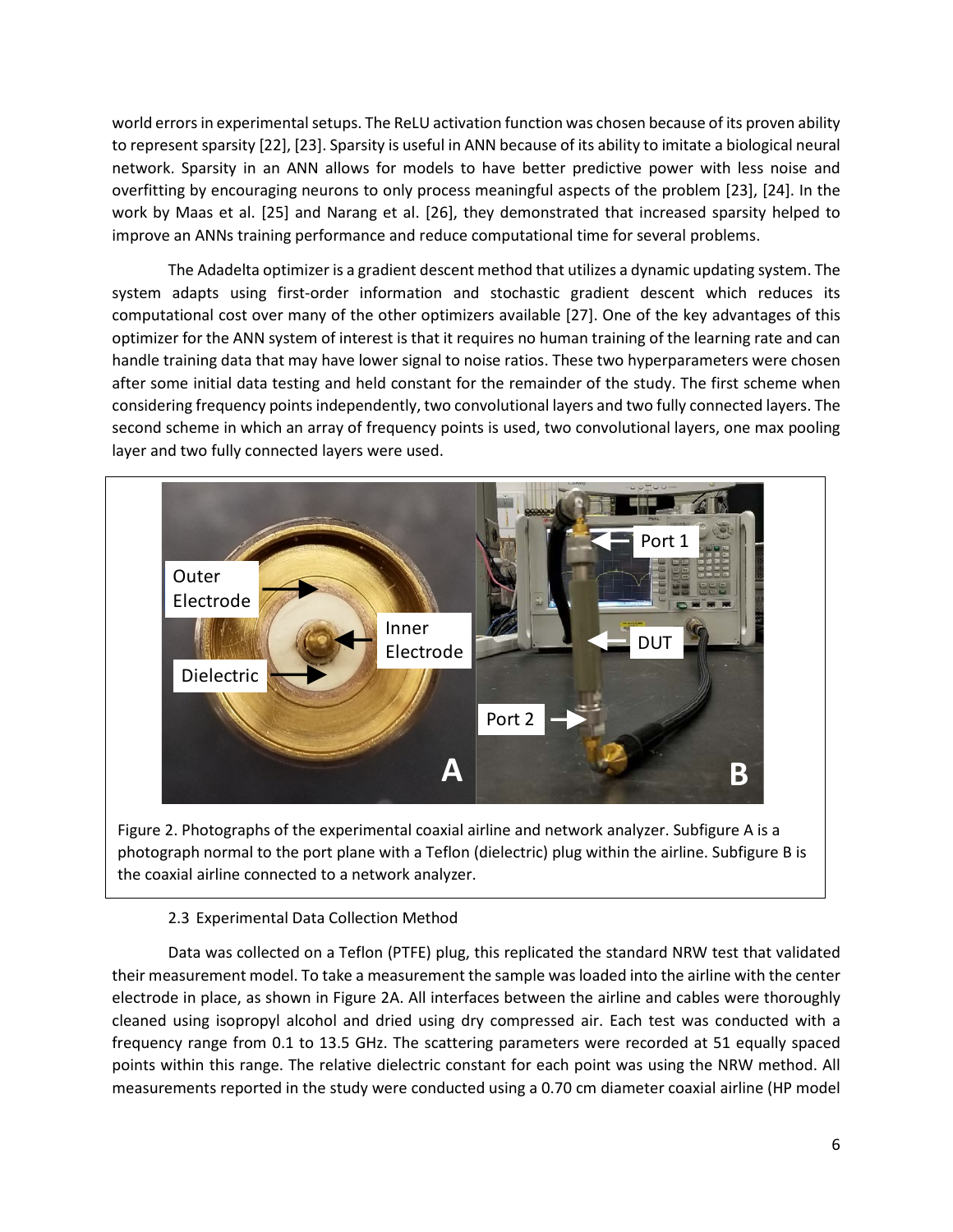no. 85051-60010), as shown in Figure 2A, and connected to a Keysight N5231A PNA-L microwave network analyzer shown in Figure 2B.

- 3. Results and Discussion
	- 3.1 Correlation Analysis Method

The simulation derived dielectric datasets consisted of 330,813 values with real portions of the dielectric constant ( $\varepsilon'$ ) ranging from 1 to 100 and the imaginary portion of the dielectric constant ( $\varepsilon''$ ) ranging from 0 to 0.2. The corresponding inputs of S-parameters include the magnitude and phase of S11 and S21. Because the system is symmetric S11=S22 and S21=S12 and therefore only S11 and S21 are necessary. To create an efficient and accurate machine learning model a statistical analysis of the input features needed to be performed to determine their significance on output targets. Strong correlations can be both good and bad for ANNs, strong correlations can help to reduce the number of input features needed for the network. They can also skew the network towards harmful bias creating multicollinearity with a single input and the target feature. Which can result in small changes to the input data leading to large changes in the model. To check on these traits a Pearson correlation was performed between all the input features and the output targets [28]. Table 1 is a summary of the correlation between the inputs and outputs. With a 1.0 meaning a very strong positive correlation and a -1.0 corresponding to an inversely related correlation. The complex dielectric is defined as  $\varepsilon_r = \varepsilon'$ -i $\varepsilon''$ , where  $\varepsilon'$  is the real portion and  $\varepsilon''$  is the imaginary portion. The scattering parameter magnitude is denoted as |S11| and |S21|. The associated phase angle of the scattering parameter is denoted as ∠S11 and ∠S21.

|                      | S11    | S21    | $\angle$ S11 | $\angle$ S21 | $\epsilon'$ | $\pmb{\varepsilon}^{\text{II}}$ |
|----------------------|--------|--------|--------------|--------------|-------------|---------------------------------|
| [S11] (Input)        | 1.0    | $---$  | $---$        | $---$        | $---$       | $---$                           |
| <b>S21  (Input)</b>  | $-0.9$ | 1.0    | $---$        | ---          | $---$       | ---                             |
| $\angle$ S11 (Input) | 0.0    | 0.0    | 1.0          | ---          | $---$       | $---$                           |
| ∠S21 (Input)         | 0.0    | 0.0    | 0.0          | 1.0          | $---$       | ---                             |
| ε' (Output)          | 0.8    | $-0.9$ | 0.0          | 0.0          | 1.0         | ---                             |
| ε" (Output)          | 0.0    | $-0.2$ | 0.0          | 0.0          | 0.0         | 1.0                             |

Table 1. Correlation matrix for input and output parameters. Values range from -1 to 1. Negative values are associated with inverse correlation.

As seen in Table 1 the magnitudes of S11 and S21 are strongly correlated to the real part of the dielectric constant. The features that correlate linearly to a dielectric constant are the magnitude of the wave that is reflected from a material and magnitude of the same wave that passes through the material. This correlation of magnitudes is expected since the real part of the dielectric constant is the ability of a material to store energy. It is noted from Table 1 that there is no linear correlation between the phase angle and the magnitude of scattering parameters. There is also a lack of correlation between the phase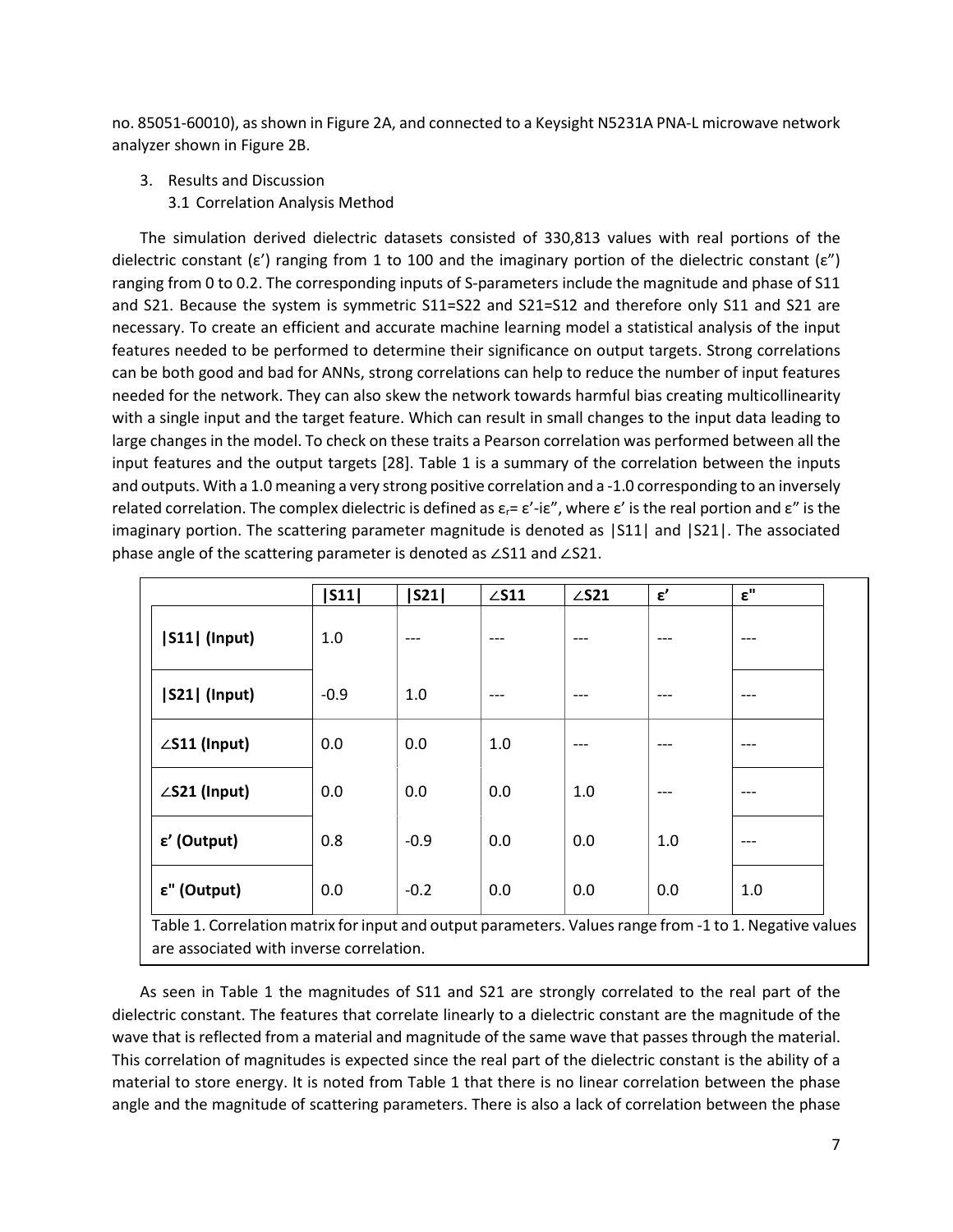angle and the dielectric constant. While this is correct for the assumed linear materials and constant sample geometry (plug length) some caution must be taken with this correlation. If the phase angles of the scattering parameters were eliminated it would make this system highly linearly correlated to the magnitude of the scattering parameters. This would result in more system performance as small changes in the magnitude of the scattering parameters would have large effects on the output of the system (dielectric properties). CNN's are uniquely suited to this type of problem because not only do they perform their calculations in high dimensionality, but they use convolutional math applied over the input data. Therefore, the inclusion of the phase angle allows the network to eliminate its dependence on the magnitude of the scattering parameters as seen in other multi-layer perceptron networks.

To achieve a more extensive understanding of the different relationships between input features and output targets joint plots were created for each input. These are shown in Figure 3A-D where the entire spectrum of dielectric properties as a function of the inputs. The darker regions of the contour plot representing a stronger correlation. From these plots, a better understanding of the correlation coefficient from Table 1 can be gained. The strong positive and negative correlation for the magnitudes of S11 and S21 can be seen in Figures 3a and 3b. However, the figure illustrates that there is a direct effect on correlation based on the magnitude of the dielectric properties (|S11| and |S21|). Lower dielectric constants (ε'<20) express little to no correlation between the input parameters and the output. While high dielectric constants (>40) show an increasingly strong correlation between the inputs and the output as the dielectric constant approaches 100. This growing correlation will provide a unique challenge to the design of the ANN architecture as traditional approaches to strong and weak correlation architecture will be insufficient to capture the unique relationship.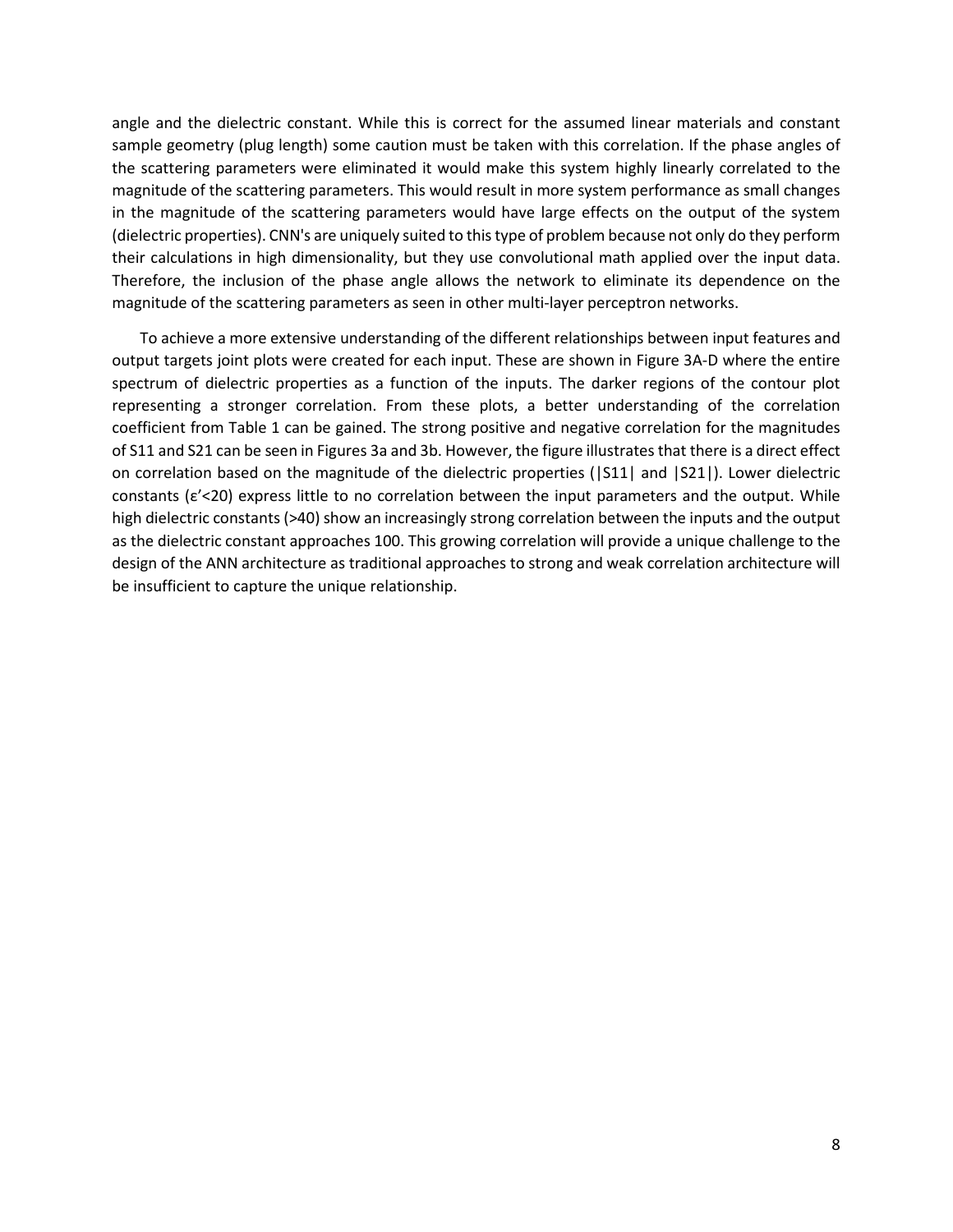

Figure 3. Collection of correlation density maps that are associated with Table 1. These plots provide a qualitative understanding of correlation between input features and output targets. Subfigure A illustrates a strong positive sloping correlation. Subfigure B illustrates a inverse correlation. Subfigures C and D illustrate weak correlation between phase angle and imaginary dielectric properties.

4. Results

6.1 ANN Results

The trained neural network was used to predict on randomly generated test data that the ANN was not explicitly trained or validated on. Multiple models with a varying number of convolutional layers, hidden layers, neurons, and loss metrics were evaluated for their applicability in the calculation of the complex dielectric properties. Each test was run for 500 epochs to allow for convergence to an optimized set of weights and used the relu activation function along with the adadelta optimizer. The training set used in the network had a mean dielectric constant of 50.4 and a standard deviation of 28.6 while the test set had a mean of 50.8 and a standard deviation of 28.7. This similarity confirms that the test datasets contains a good representation of the whole dataset. Demonstrating that the data was well randomized and ANN performance was not due to the selection of a certain sub-dataset.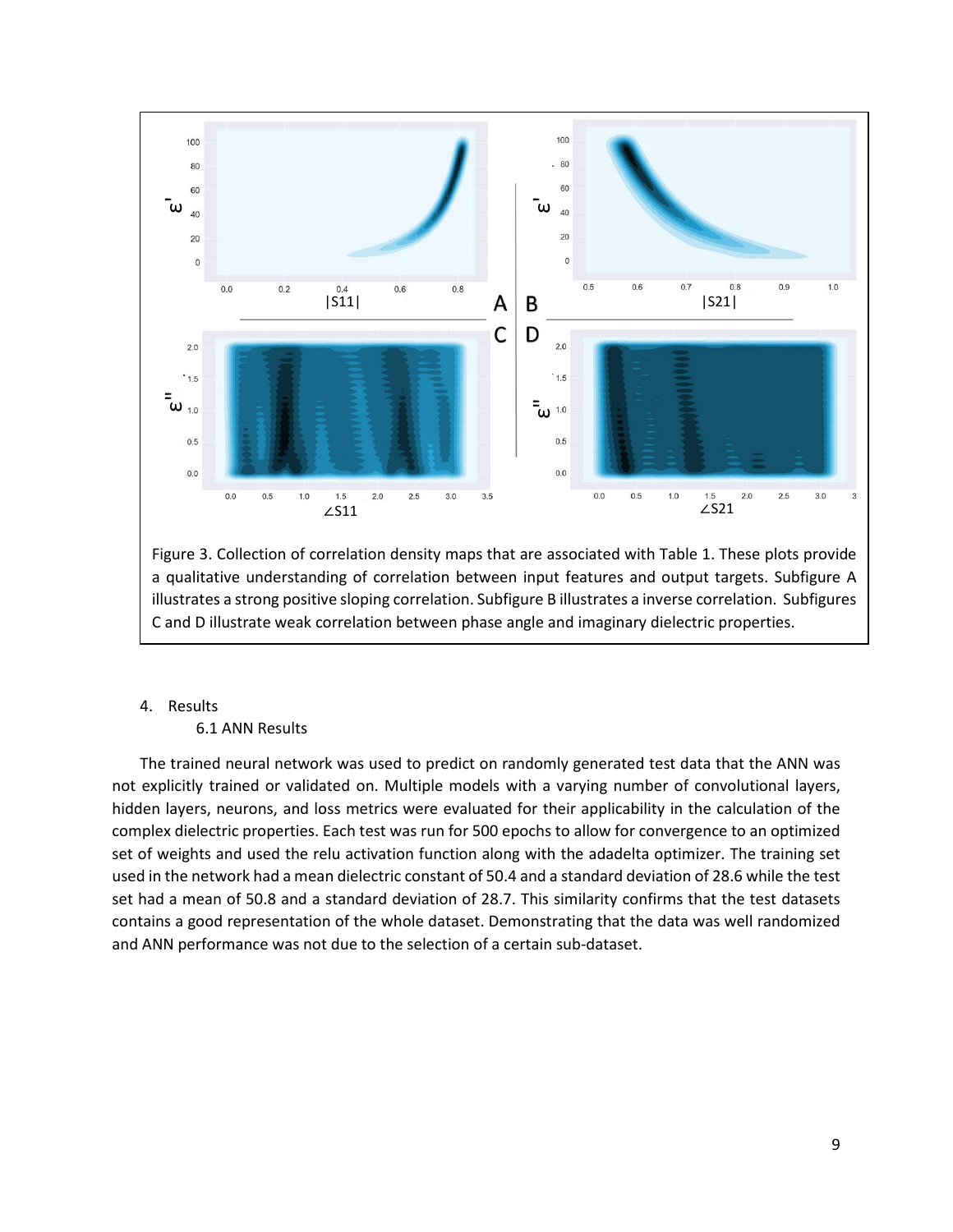Two different approaches were used to study the validity of this approach, the first was to train the network for each frequency point of each dielectric independently, the other approach was to train the entire frequency spectrum (0.1 to 13.5 GHz) as a whole. The latter approach permitted the algorithm to learn interpoint traits.



Considering the first approach, Figure 4A is a plot of the results of the CNN when individual frequency points are considered. The statistical results of the network showed an MSE of 0.25 and an MAE of only 0.36, meaning that there were no outliers or parts of the frequency spectrum that the network could not learn. The network was also able to achieve an MSE and MAE of 0.001 and 0.03 respectively on the imaginary portion of the dielectric.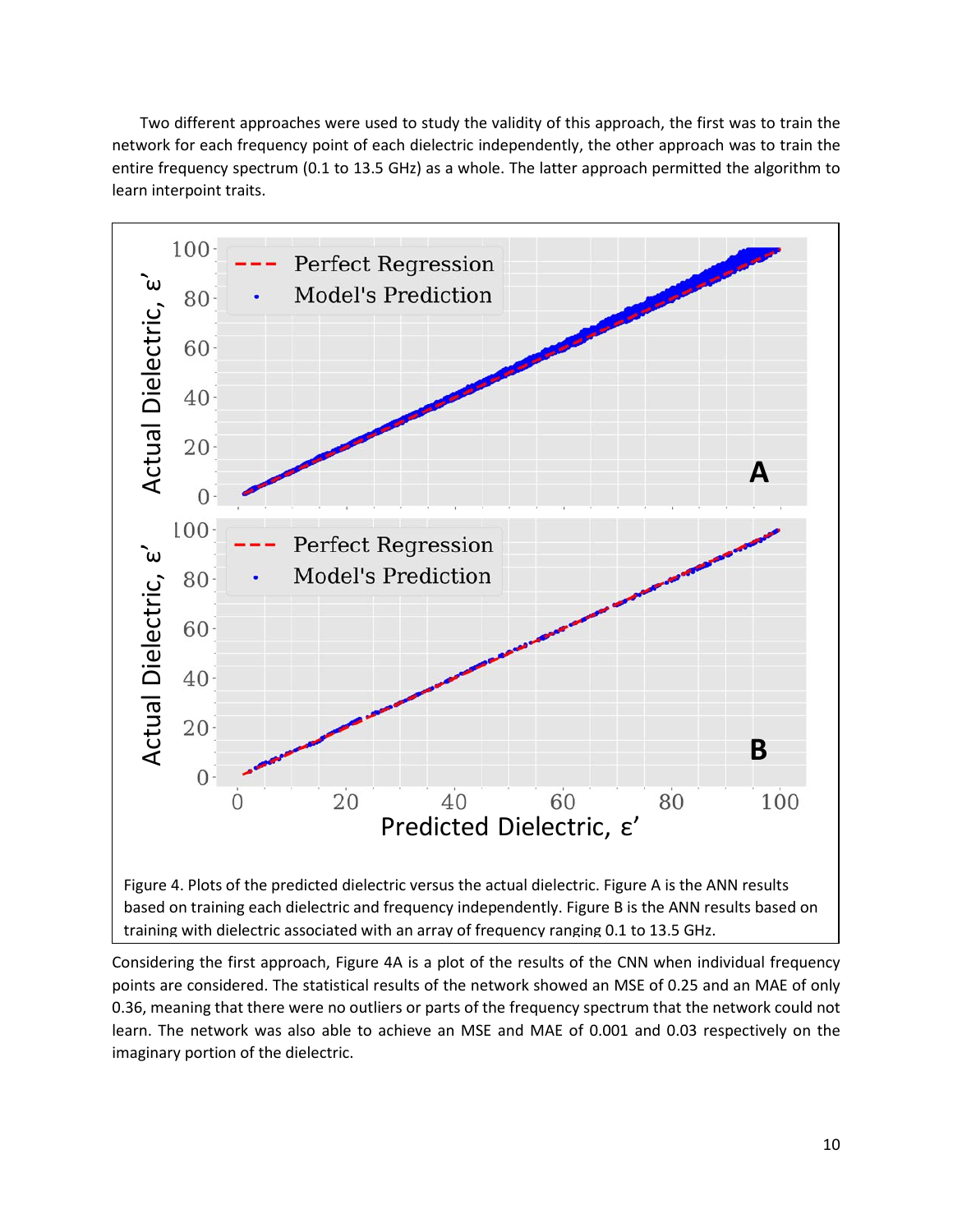A comparison between Figure 4A and Figure 3A and Figure 3B confirms there is an inverse relationship between how strongly input and output features are correlated and the predictive accuracy of the ANN. As dielectric constant approaches, 100 and the correlation between the magnitudes of S11 and S21 show a much stronger correlation the predictive accuracy of the ANN goes down because of the strong dependence on the input parameters. This phenomenon is known as multicollinearity where a variable can be linearly predicted from the others with a high degree of accuracy resulting in erratic responses to small changes. The strong correlation skews the values of predictions with small changes in the weight resulting in larger responses in the output neurons. At smaller dielectrics, constants were the only strong correlation is between some bands of the phase of S11 the predictive accuracy of the ANN is much greater showing little scattering from the regression line.

The second approach results are shown in Figure 4B, where the entire frequency spectrum is considered rather than individual points. As with the results shown in Figure 4A, the network can accurately predict the dielectric constant for all values looked at in this study. However, a comparison of Subfigures 4A and 4B confirms that this second approach has a much smaller spread of predictions, especially at high dielectrics. Statistically, the results between these two approaches are very similar to this approach having an MSE of 0.43 and an MAE of 0.511 for the real portion of the dielectric. While the imaginary portion had an MSE of 0.002 and MAE of 0.035.

### 6.2 Experimental Data Results

To validate that the ANN architecture that was selected could be used in future applications experimentally collected data needed to be tested on it. This was accomplished using a Teflon piece of 44.45 mm in length and machined to fit the high precision coaxial airline. The validation metrics were performed on the dielectric constant of the Teflon piece as well as the other dielectric properties such as the loss tangent. The scattering parameters from the Teflon piece were evaluated using the different CNN approaches. The pre-trained ANN was loaded into python as a json file with the weights saved as an h5 file. The Teflon's scattering parameters were evaluated over the frequency range and compared to the NRW results for evaluation. The performance of ANN at predicting the dielectric constant and the loss tangent of the Teflon is shown in table one, once again the system was evaluated using the MSE and MAE. The equation for loss tangent is shown in Equation 1, epsilons are the associated components of the complex dielectric.

$$
\tan(\delta) = \frac{\varepsilon^{\prime\prime}}{\varepsilon^{\prime}}
$$
 Eq. (1)

|        | <b>MAE Model 1</b> | <b>MSE Model 1</b> | <b>MAE Model 2</b> | <b>MSE Model 2</b> |
|--------|--------------------|--------------------|--------------------|--------------------|
|        | 0.24               | 0.22               | 0.56               | 0.66               |
| tan(δ) | 0.19               | 0.16               | 0.59               | 0.64               |

Table 2. Comparison of the predicted dielectric properties with experimentally determined dielectric properties of Teflon. The experimental values are based on NRW method with  $\varepsilon$ ' = 2.16 and loss tangent = 0.0007. MSE=mean squared error and MAE=mean absolute error. Model 1 is associated with the Figure 4A and Model 2 is associated with Figure 4B.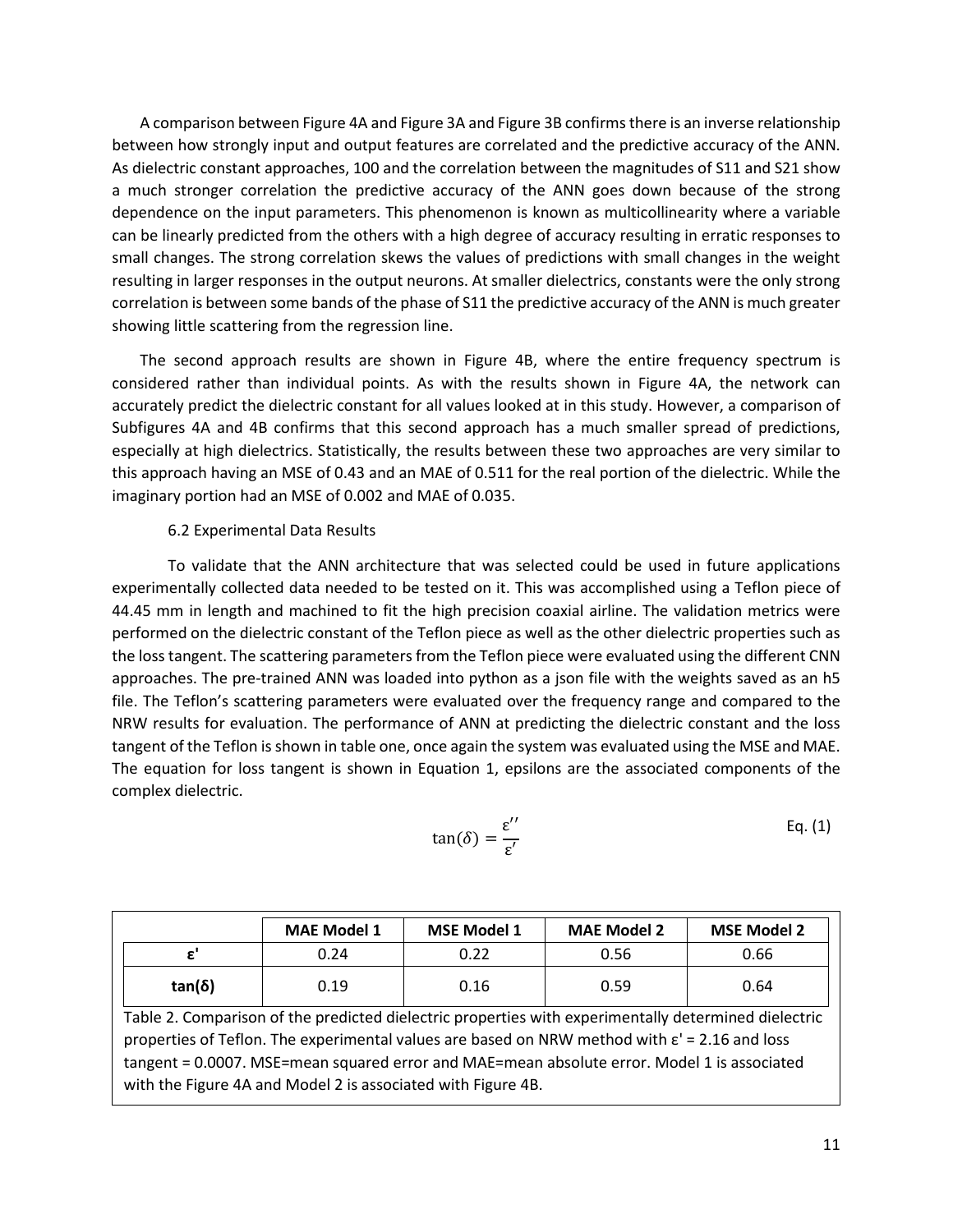### 5. Conclusions and Recommendations

A machine learning ANN can be designed that predicts the dielectric properties of any material inside of coaxial airline geometry using only the standard inputs of S11 and S21. With either method discussed in this paper showing excellent results. The system showed exceptional performance on training datasets and experimentally collected datasets. Input data required very little prepossessing, with scaling being the only numeric manipulation done to the datasets. This study shows that with a high-fidelity model of a given geometry an ANN can be created on computational data that will allow the prediction of dielectric properties without the need to de-embed air. It should be noted that as the dielectric constant increased the ANN had a harder time predicting. This problem could be eliminated using a filtering system with multiple downstream neural networks that train on smaller ranges of data to increase accuracy within ranges of interest.

As part of a larger project, the ANN developed here can help to form a vital link between in-situ reactions in the microwave regime and real-time characterization of EM wave material interactions. The methodology can be extremely helpful in characterizing things such as microwave catalysts in real-time to further the study of catalytic materials.

## 6. Acknowledgements

R.T and T.M. would like to acknowledge the supported in part by an appointment to the Department of Energy at National Energy Technology Laboratory, administered by ORAU through the U.S. Department of Energy Oak Ridge Institute for Science and Education. T.M. would also like to acknowledge the partial support of DE-FE0026825.

## 7. Data Availability

The data that support the findings of this study are available from the corresponding author upon reasonable request. The neural network model will be made available on github upon acceptance of paper.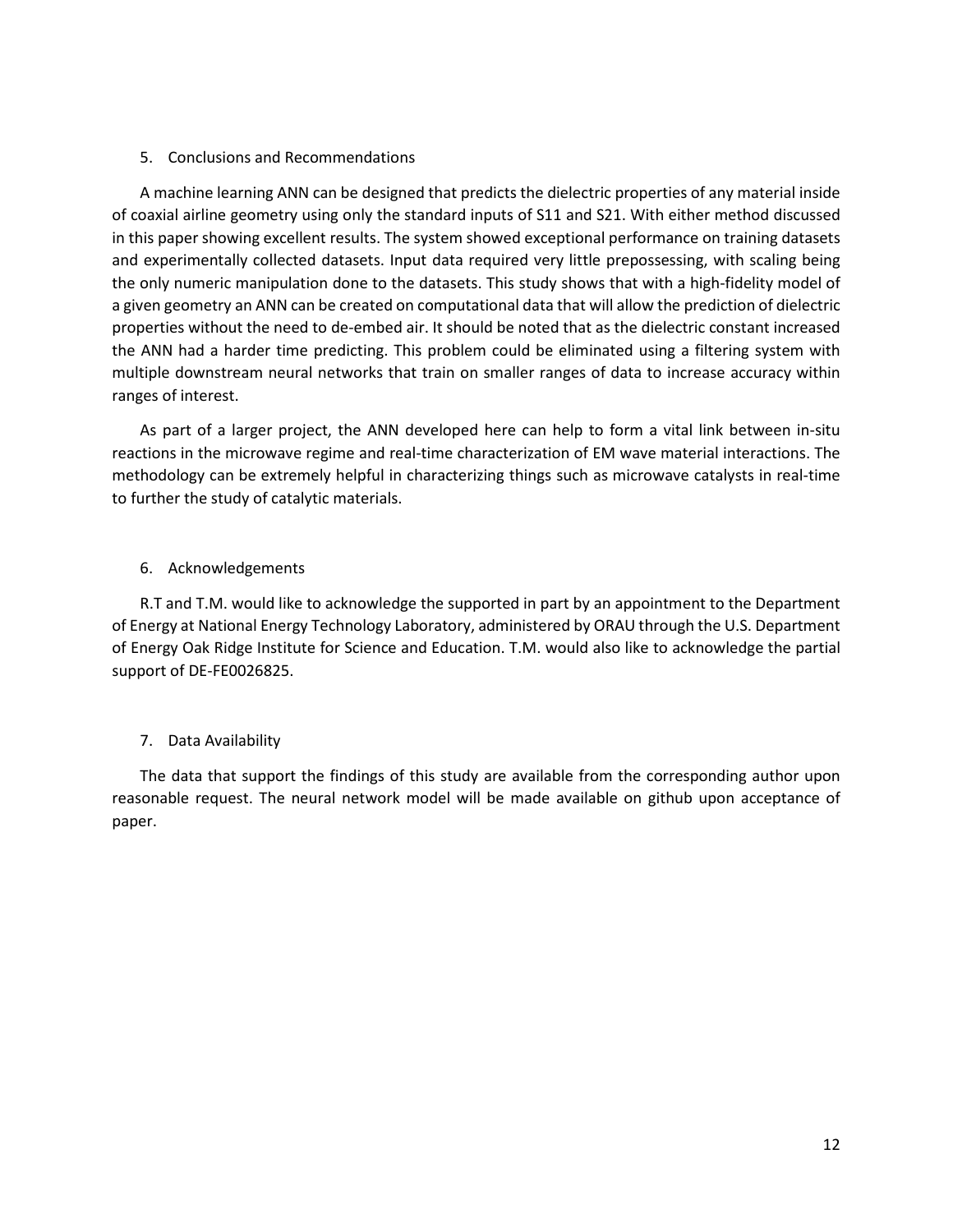- [1] A. Zangwill, *Modern electrodynamics*. 2013.
- [2] H. E. Bussey, "Measurement of RF Properties of Materials A Survey," *Proc. IEEE*, vol. 55, no. 6, pp. 1046–1053, 1967.
- [3] K. C. Yaw, "Measurement of dielectric material properties Application Note, Rohde & Schwarz," *Meas. Tech.*, pp. 1–35, 2006.
- [4] T. L. Blakney and W. B. Weir, "Automatic Measurement of Complex Dielectric Constant and Permeability at Microwave Frequencies," *Proc. IEEE*, vol. 63, no. 1, pp. 203–205, 1975.
- [5] A. M. Nicolson and G. F. Ross, "Measurement of the Intrinsic Properties of Materials by Time-Domain Techniques," *IEEE Trans. Instrum. Meas.*, vol. 19, no. 4, pp. 377–382, 1970.
- [6] R. G. Geyer *et al.*, "Measuring the permittivity and permeability of lossy materials," (No. Technical Note (NIST TN)-1536), 2005.
- [7] K. J. Bois, "Analysis of an Open-Ended Coaxial Probe with Lift-off for Nondestructive Testing," *IEEE Trans. Instrum. Meas.*, 1999.
- [8] J. Baker-Jarvis, M. D. Janezic, J. H. Grosvenor Jr, and R. G. Geyer, *Transmission/Reflection and Short-Circuit Line Methods for Measuring Permittivity and Permeability*. Washington D.C., 1992.
- [9] P. G. Bartley and S. B. Begley, "A new technique for the determination of the complex permittivity and permeability of materials," in *IEEE Instrumentation & Measurement Technology Concfrence*, 2010.
- [10] T. Sphicopoulos, V. Teodoridis, and F. Gardiol, "Simple Nondestructive Method for the Measurement of Material Permittivity.," *J. Microw. Power*, vol. 20, no. 3, pp. 165–172, 1985.
- [11] J. Baker-jarvis, M. D. Janezic, P. D. Domich, and R. G. Geyer, "Analysis of an Open-Ended Coaxial Probe with Lift-Off for Nondestructive Testing," vol. 43, no. 5, pp. 1–8, 1994.
- [12] M. A. Stuchly and S. S. Stuchly, "Coaxial Line Reflection Methods for Measuring Dielectric Properties of Biological Substances at Radio and Microwave Frequencies—A Review," *J. Microw. Power*, vol. 43, no. 3, pp. 165–172, 1980.
- [13] A. Nigrin, *Neural networks for pattern recognition*. MIT Press, 1993.
- [14] D. J. Scott, P. V. Coveney, J. A. Kilner, J. C. H. Rossiny, and N. M. N. Alford, "Prediction of the functional properties of ceramic materials from composition using artificial neural networks," *Journal of the European Ceramic Society*, vol. 27, no. 16. pp. 4425–4435, 2007.
- [15] L. Raff, R. Komanduri, M. Hagan, and S. Bukkapatnam, "Applications of Neural Network Fitting of Potential -Energy Surfaces," in *Neural Networks in Chemical Reaction Dynamics*, no. 2012, Oxford University Press, 2019.
- [16] Z. Z. -, Y. Q. -, Y. Z. -, and X. S. -, "Overview of Microwave Device Modeling Techniques Based on Machine Learning," *Int. J. Adv. Comput. Technol.*, vol. 5, no. 9, pp. 299–306, 2013.
- [17] D. Tuck and S. Coad, "Neurocomputed Model of Open-Circuited Coaxial Probes," *Ind. Res.*, vol. 5, no. 4, pp. 5–7, 1995.
- [18] G. Gajda and S. S. Stuchly, "An Equivalent Circuit ofan Open-Ended Coaxial Line," *IEEE Trans. Instrum. MEASIJREMENT,* vol. IM, no. 4, pp. 367–368, 1983.